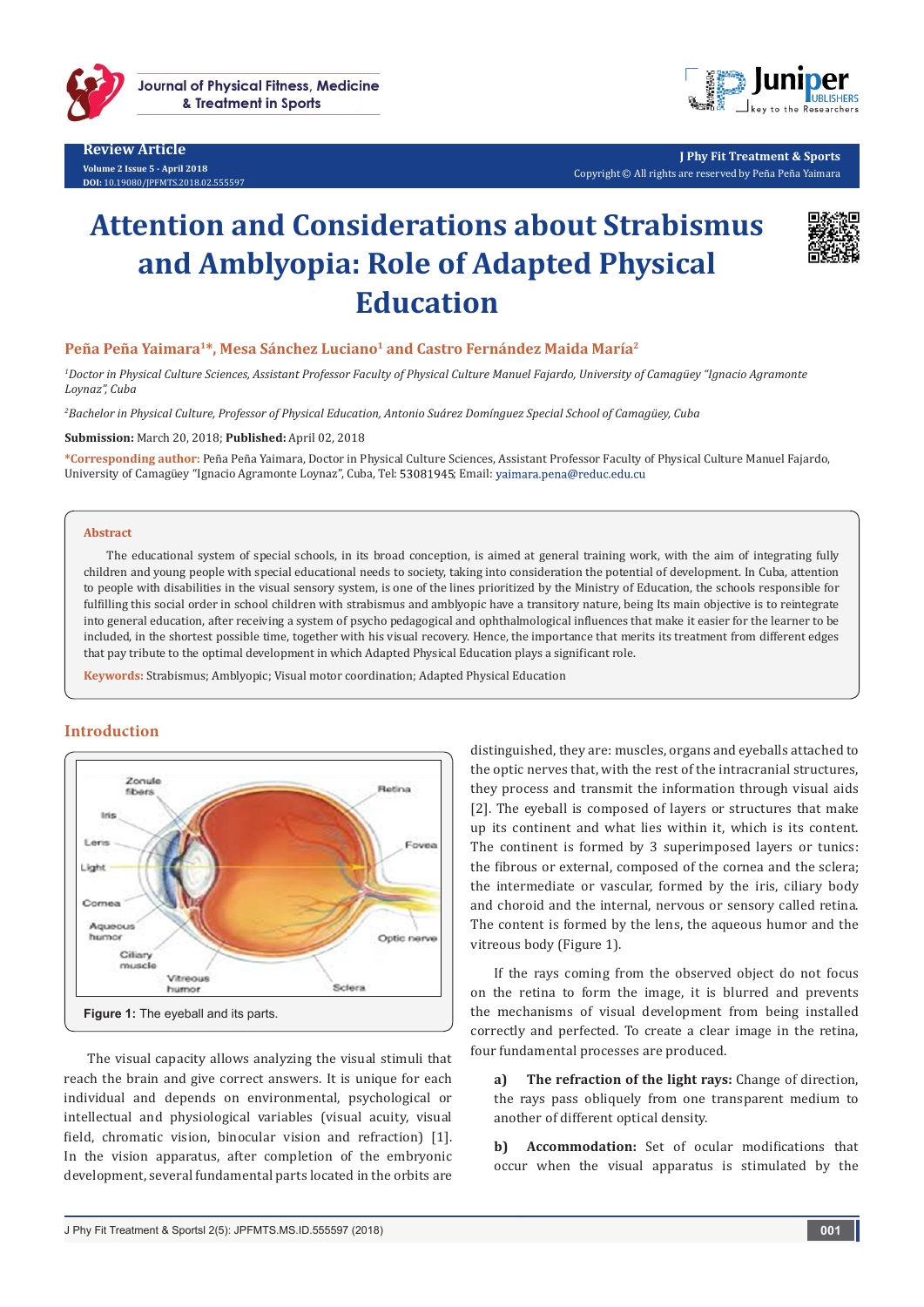presentation of a nearby object and these modifications consist essentially in the increase of the refractive power of the lens to sharply focus said stimulus on the retina.

**c) The contraction of the pupil:** By means of the muscle fibers of the iris.

The convergence of the eyes, when the luminous rays coming from an object impinge on corresponding points of both retinas. It is intimately related to accommodation, without the convergence is not possible accommodation, because a given accommodative effort corresponds to the same effort of convergence. This function can also be affected (with insufficiency or excess thereof) and produces discomfort such as diplopia (double vision).

The correct visual perception is an essential condition for the development of an adequate learning. The difficulty in it presupposes a distorted perception of reality, manifesting itself in the difficulties of the scholar in recognizing the objects and the relationships they maintain in space, showing awkwardness in everyday tasks and motor skills in general [3]. Binocular vision, as it occurs in humans, is one of the greatest perfections achieved in the transformation of biological species. It is the result of a complex retinocerebral process: optical, sensory and motor, through which the visual sensations that affect each of the eyes are processed and fused in a single perception (fusion) and with a sense of depth (stereopsis) [4].

The evolutionary character of the vision can be analyzed in three fundamental stages [5]:

**a) First Stage (from newborn to one year):** It is characterized by the child's reaction to the stimuli of intense light, for example, after two months the child follows his eyes to a person, after three months the movement follows of the finger and moves the head, at four months looks at his hand and takes the objects and at six can observe an object carefully, for one or two minutes. Developing in this time what is known as visual-manual coordination and binocular vision since both eyes begin to work as a team.

**b) Second Stage (from one year to five years):** There is a greater development of visual memory.

**c) Third Stage (from five to eight years):** After five years, the period of stabilization of vision begins, where what is fundamental is the preparation of the eyes for the learning process of reading and writing and mathematics.

The analysis of the above criteria allows us to appreciate that even though the development of visual-manual coordination and the binocular vision has already started from the first stage, it is not until after the five years that the stabilization period of the view. Attending to the previous criteria, the vision is summarized as the sense of the social relation par excellence, of the learning of the world that surrounds the man and of the communication, constituting the sensory faculty of perceiving and recognizing

figures, showing difficulties in this, the schoolchildren with strabismus and amblyopia.

## **Development**

According to Pascual [6], visual impairment refers to the deficiency in vision that, despite having correction, affects people in their daily lives in a negative way. There are congenital deficiencies (people have never had vision) and acquired ones (related to the affectation, gradual or sudden vision). Within this disability are:

**a) Blindness:** Visual acuity less than 3/60 or loss of visual field in the best eye and with the best possible correction (categories 3, 4, 5).

**b) Low Vision:** Visual acuity less than 6/18, but equal to or better than 3/60 in the best eye and with the best possible correction (categories 1,2). The strabismus and amblyopuses are also considered part of this group.

Visual development represents for students with strabismus and amblyopia an element of great importance for the acquisition of knowledge, acting as a spontaneous facilitator and multiplier of the process of interaction with the environment that surrounds them, attending to their particular characteristics. School children with strabismus and amblyopic are inserted into the special school system. This educational system in its broad conception, is aimed at comprehensive training work, with the aim of fully integrating children and young people with special educational needs to society, always taking into consideration the potential of the development of school children [7]. In Cuba these schools have a character of transit, their main objective being to reintegrate into general education after receiving a system of psycho pedagogical and ophthalmological influences that facilitate their inclusion in the shortest time possible, together with their visual recovery [8].

"The term strabismus comes from the Greek strabismus, which means to deviate or twist the eyes and is not only cause of decreased vision and amblyopia, but also of psychological disorders, for the aesthetic problem that accompanies it" [9]. The specialized bibliography consulted, reflects different authors that define the term of strabismus, among these: Tamarit [10], Maqueira [11], Serrano [12] and Santaballa [13]. The elements addressed by the previous authors allow appreciating, as a common element of strabismus, the loss of the parallelism of the eyes or of the ocular axes. In this regard, monocular movements are identified, around its three axes of rotation (ducciones) and binoculars, in which the eyes move, in the same direction and sense (versions), or in the same direction and in the opposite direction, called vergences [9].

Among the sensorial alterations in strabismus are: diplopia and confusion of images, produced the first, by a monocular deviation, where the object that is seen by the fovea of the fixating eye, impresses in the deviated eye an area of retina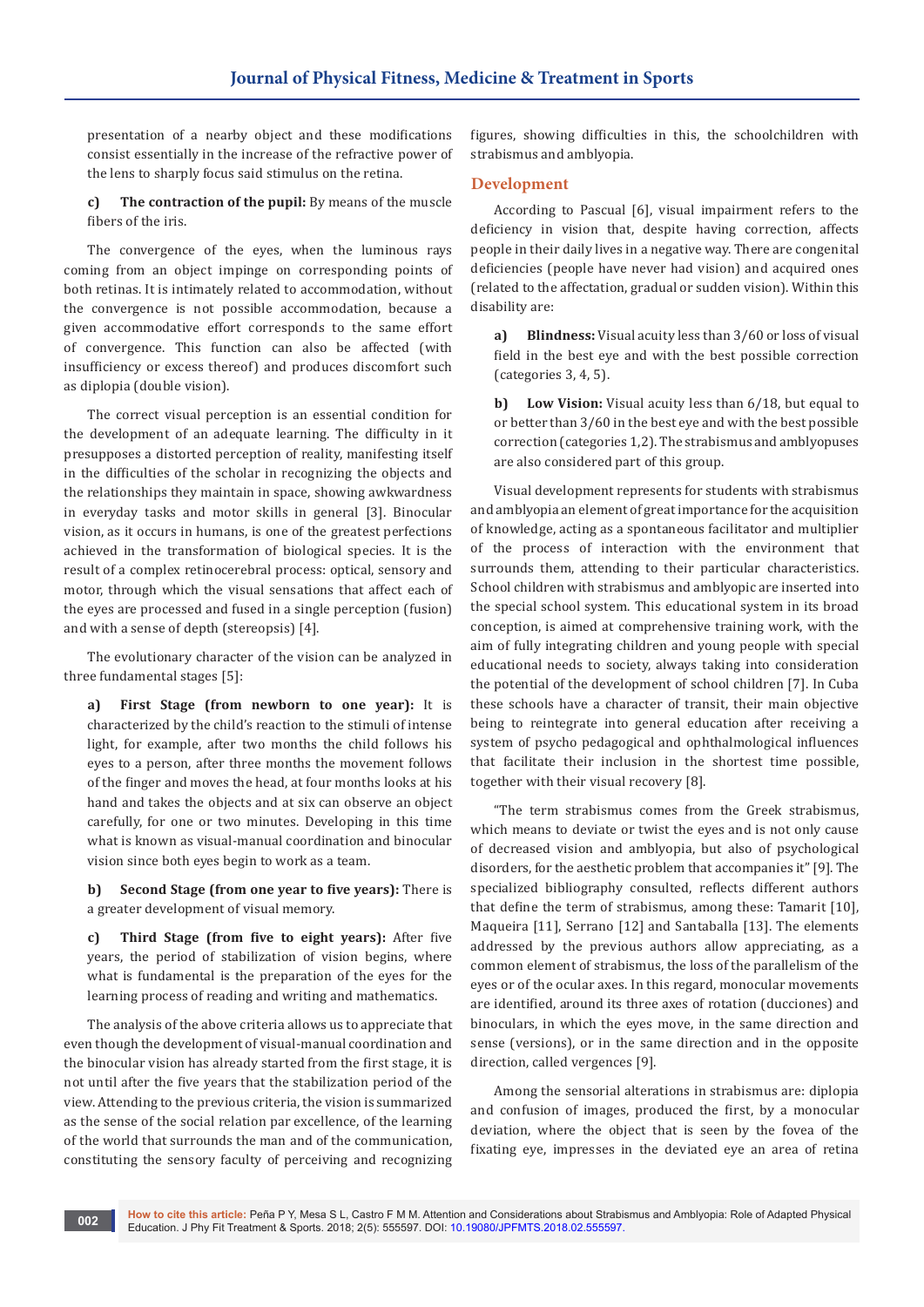not corresponding to the other eye that is right so the object is located in the visual field of each eye in two different places. This can produce diplopia, if the brain does not suppress that second image, called "false image" that is of lower quality. In the same way, the deviated eye receives the impression of a different object in its fovea, which is located superimposed on the object fixed by the fovea of the eye that at that moment does not deflect; that is why confusion of images occurs.

Heredity and prematurity are two of the causes that can cause strabismus. This can be classified in orthophoria that is not more than the parallelism of the ocular axes. If this alignment is obtained postoperatively, it is called orthotropy. The heterotropy or permanent deviation of the eyes is another of the ways in which strabismus is classified. There is also the heterophoria, which are strabismus that cannot be seen with the naked eye; They are only detected in a temporary way in certain circumstances such as physical or mental fatigue, or in the course of tests of occlusion of an eye, where it stops working to maintain parallelism, as there is no binocular visual stimulus that requires it. When describing these types of ocular muscular balance disorders, called phoria and tropias, the prefixes are used (inside or convergent), exo (outside or divergent), hyper (upward) and hypo (downward).

Even when strabismus can manifest itself in different ways and with different levels of affectation, schoolchildren with this disability have an eccentric (not central) fixation, where the projections of images from the outside can be incorrect, bringing with them poor visual perceptions and false concepts or distorted objects and phenomena of reality. Fatigue occurs frequently in these students due to prolonged visual activity, which influences their ability to work, requiring teachers and parents to understand their visual manifestations to help them overcome the limitation and contribute to their development visual. This implies that the activities are carried out taking into account the sense of their deviation and the adaptations that can be made based on this.

An important element to take into account, is the fact that, in schoolchildren with the presence of strabismus, all the images they perceive with one eye become predominant and those that the other eye looks at are not perceived by what becomes amblyopia, produced by strabismus constituting the deviation of the visual axis or cross vision, leading the first form to amblyopia by suppression [14]. The term amblyopia comes from the Greek amblus, weak and oasis, vision. This condition appears due to the lack of consolidation of visual acuity, following the lack of stimuli or the presence of these in an inadequate or insufficient way. The period of sensory plasticity is maximum during the first 18 months of life, but maintains a sensitive potential for change, although to a lesser degree, up to seven or eight years, which allows for visual rehabilitation treatment that will be more beneficial the more early, apply. Occlusion of the healthy eye is recommended to improve amblyopic vision.

Amblyopia is the unilateral or less commonly bilateral reduction of corrected visual acuity, which cannot be attributed directly to a structural damage of the eye or the posterior visual pathway. Strabismus, high ametropia or anisometropias and visual deprivations are four of the causes that can cause amblyopia. This can be classified as strabismic amblyopia, which is possibly the most common form of amblyopia, where the fovea of the deviated eye receives images out of focus; anisometropic and ametropic amblyopia: it appears when an unequal refraction error in both eyes causes the image to be continuously out of focus in the retina. In its mechanism, only the effect of blurred retinal images intervenes. Amblyopia due to deprivation is due to an obstruction of the visual axis. The retina has not received stimulation of form and sometimes neither of light. The most common cause is a cataract congenital or acquired early.

In addition, depending on the degree of visual acuity, amblyopia can be: moderate, when the degree of visual acuity is between 0.25 and 0.5 and severe, when it is between 0.05 and 0.2. From the criterion of this author, it is valid to highlight the importance that he attributes in the consolidation of visual acuity to the inadequate or insufficient way of showing the stimuli, where it influences, for the characteristics of this, if amblyopia is serious or moderate, aspect this to take into account also to perform the adpataciones to the activity. The analysis of the main aspects related to strabismus and amblyopia reflect a singular phenomenon, as strabismus can be the cause of amblyopia, and in turn an amblyopia can cause a strabismus. This allows appreciating that an element that presents difficulty and at the same time is common to both constitutes visual acuity.

In this regard, several authors argue that visual acuity is:

a) "The ability of the eye to separately determine two maximum points of an object. (...), a good visual acuity allows the discrimination of detail" [15].

b) "The faculty of the eye in combination with the brain, to perceive the shape and shape of objects at a certain distance"  $[11]$ .

c) "The sensory attribute of the system, ability to perceive shape and size of objects" [16].

In the research the criterion presented by Maqueira [11] is assumed, consequently, the importance of knowing the distances that can be worked for each of the cases is highlighted. The measurement of visual acuity in amblyopic students has certain characteristics, in them there is difficulty in separating a letter from a set, so the vision of letters must be measured separately (angular vision) and also forming part of a line (linear vision) [16]. Being consistent with this criterion means taking into account the use of objects separately and as parts of a set.

In general, in the development of schoolchildren with strabismus and amblyopia, it can be seen that significant qualitative and quantitative changes occur, mainly in the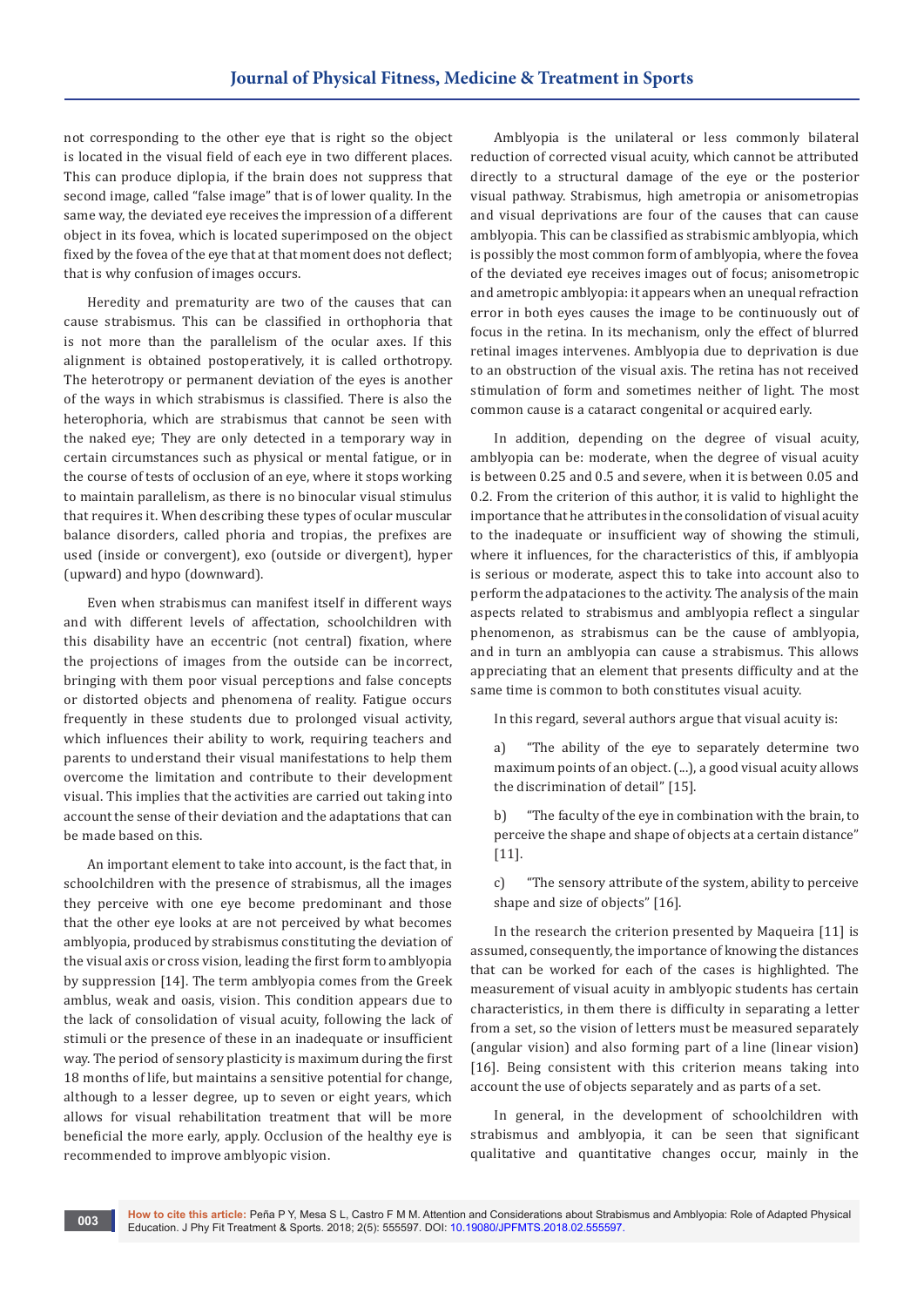sphere of sensory knowledge by reducing perceptions or visual sensations, incomplete, partial and fragmentary representation of objects. And phenomena of reality, which limits the formation of images [17]. Its role in teaching work is especially fundamental in practical activities related to visual observations [18].

The diminution of the visual sensations cannot be compensated more than receiving all the other stimuli, they present delay in the accommodation process, given by the lack of fixation of the gaze in the environment that surrounds it, absence of convergence on nearby objects and the brightness. The diminution of his visual acuity prevents him from seeing the details; they are characterized by the instability of the attention which negatively affects the volume and the transfer. The difficulty it presents to accommodate or converge harms the possibility of alternating the gaze from the hand to the object and the object to the hand or to another object [3,17].

From the analysis of the previous criterion, the author considers that the decrease in visual sensations can be compensated, in addition to using visual stimuli, by other auditory and tactile stimuli that would favor a multisensory stimulation, considering as a fundamental element the difficulty in alternating the look from the hand or the feet towards an object or vice versa. In the cognitive field, in spite of the lack of adequate visual stimuli, they do not present a decrease in the intellectual parameters, and then there is a difference in perceptual modalities, not of diminished intelligence. In the affectiveemotional field, it presents emotional traits conditioned, above all, by the family environment. They usually present fears, due to bad experiences, as a result of family overprotection, they lose personal autonomy, they have to make decisions easier, but with affordable objectives. In the social field, they respond with a picture of social skills similar to conventional schoolchildren, learn that social reality demands, rewards actions and rejects actions and people whose rules of conduct are not acceptable [19].

In the motor field, they tend to be more behind in the achievement of the basic motor skills, they have a worse perception if it is not accompanied by a sound element and in precision shots, they have a delay in the body knowledge and the imitative motor behavior that is the basis of many motor learning, manifest disorders in coordination, balance, laterality and spatial orientation [20]. In summary, it can be stated that attention in schoolchildren with strabismus and amblyopia occurs as a result of the interaction of all sensory stimuli that favor cognitive processes, social relations that directly affect the emotional-volitional sphere and activity. Physics received through Physical Education, in order to compensate for their motor limitations, which hinder their mobility, visuomotor coordination and therefore their relationship with the environment.

According to López [21], Physical Education in the contemporary era, has experienced a broad development of diverse trends grouped into three models:

a) The medical model, focuses its attention on the structural and organic functioning of the human body and the effects exerted by physical exercise on it. It is based on a traditional pedagogy with hygienic and utilitarian objectives, aimed at the development of physical or motor performance capacity, or physical condition. Learning by students is based on repetition-imitation of technical actions or movement models. The teacher-student relationship is subject to an environment of directivity and imposed discipline.

b) The psychoeducational model emphasizes the student's motivation and learning, rather than teaching the teacher considers the student's decision-making possibilities, through the process of exploration, communication and reflection, which becomes a subject active, builder of his own learning, under the guidance of the teacher. Among the theoretical and methodological precepts with which this model is integrated is psychokinetics, aimed at acquiring new modes of action that allow the subject to adapt to the different situations of the environment and their own availability. It pursues a double objective: on the one hand the development of basic motor skills and on the other, laying the perceptive-motor bases of other aspects of education, such as school learning, for example, literacy, which is based on tactile coordination Fine and oculus-manual. This model of Physical Education class is determinant to achieve the development of visual-motor coordination in schoolchildren with strabismus and amblyopia, it allows them to appropriate knowledge, under a teacher-student interaction that translates into development.

c) The sociocultural model addresses the role they play: the body, exercise and sports in health. It is an educational process that moves away from an individualistic or behavioral view of health. To develop the Physical Education classes in the students of the group under study, under the ideas that rule this model, allows assuming the importance of physical exercise for its growth and anatomophysiological development.

d) The analysis of each of the models allows us to appreciate that it is not possible to develop the teachinglearning process of Physical Education centered on a model, or to adopt an eclectic position, taking all of them as in a simple summation, that evidences the need for a integral physical-educational approach, which involves contemplating as content, objectives, learning activities and evaluation activities, not only the development of skills and abilities, but also ensuring the learning of concepts, system of concepts and modes of reference, together with training of attitudes, norms and values and integrating the new knowledge to the previous knowledge or antecedents of the students to print a meaning and personal sense to the learning's.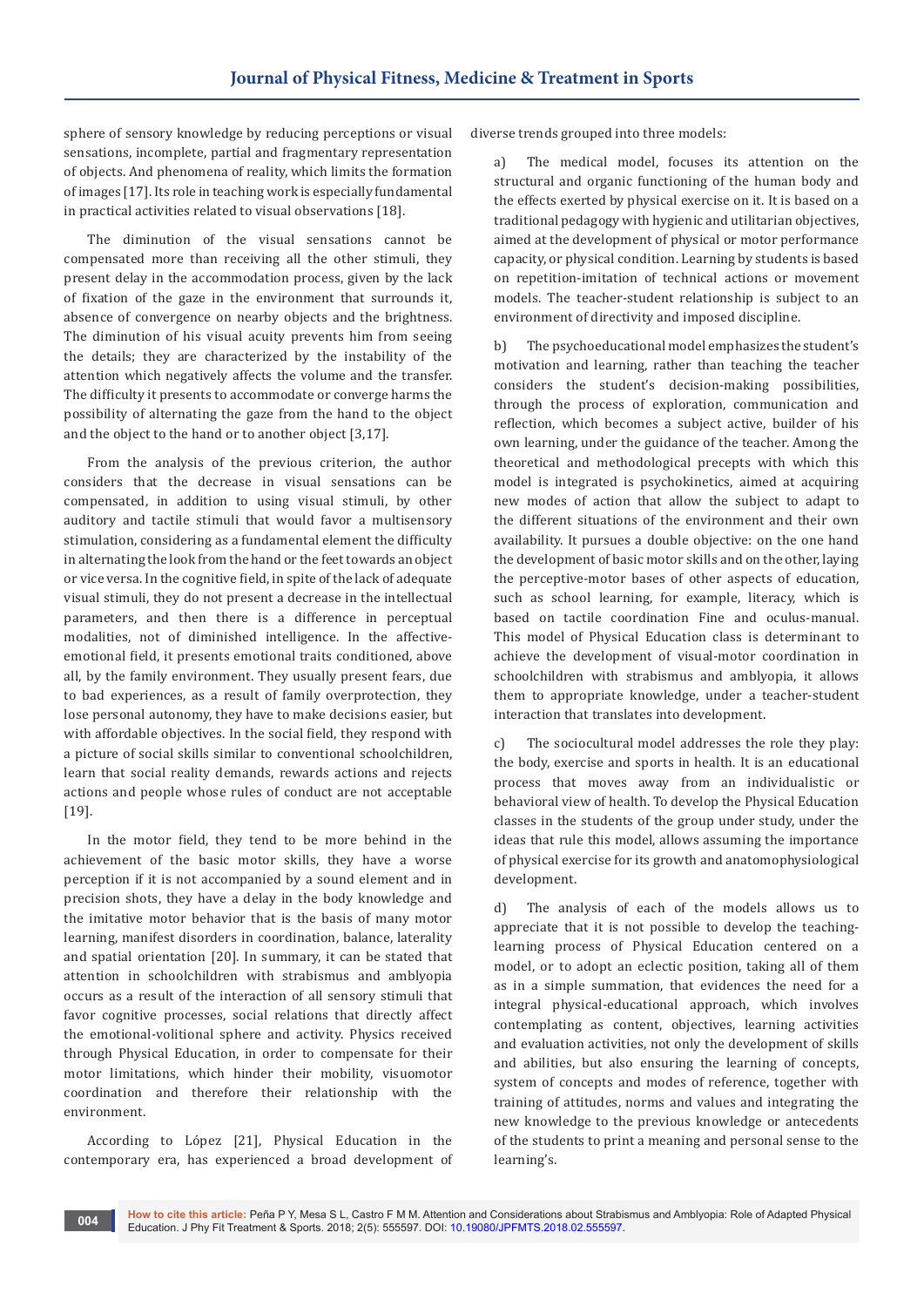The analysis of the aforementioned and with which the author agrees allows to guarantee the contribution of Physical Education in the stimulation of visual-motor coordination to achieve the comprehensive education of schoolchildren with strabismus and amblyopia. However, considering the particularities of these students, there is a need to contextualize the benefits in Adapted Physical Education. According to Ramírez [7] Adapted Physical Education for schoolchildren who have special educational needs due to disability, has an eminently corrective-compensatory sense. Its corrective nature is determined by the system of pedagogical activities that are applied with the objective of eliminating or diminishing the alterations of the individual and the compensatory activity, it is carried out through activities where most of the analyzers not damaged or less damaged participate, which makes possible the organization and structuring of all the functions of the organism. Performing this type of activity is a way to make these students achieve useful and prepared citizens.

According to this author, the need for a scientific approach based on attention to these students, is the expression of changes and technological development that currently invades the educational sector nationally and internationally. This is evident in a psycho-pedagogical approach and a clinical approach.

#### **Psychopedagogical Approach**

a) Focus attention on the individual's potential.

b) More personalized and comprehensive study with the purpose of designing strategies that give an educational and development response.

c) Differences between people are conceived as something common. Diversity is the norm. Nobody is totally capable and nobody is totally disabled.

d) Integrationist trend, socializing for the intervention. (From the culture of segregation to the culture of integration.)

e) Personalized treatment, aimed at the person and their integral development.

#### **Clinical Approach**

a) Focus attention on the defect.

b) Negative characterization, looking for what the child does not have, what they lack, what they cannot do.

- c) Classification of people in normal and abnormal.
- d) Predominance of clinical concepts and methods.
- e) Segregationist tendency for the intervention.

f) Generalized preconceived treatment, directed to the entity, to the pathology and not to the person.

g) Predominance of individual treatment, isolated and little exploitation of the collective and normalizing contexts.

The analysis of the previous approaches allows appreciating, to consideration of the author, the need of a psycho pedagogical approach in the attention of students with strabismus and amblyopia, when considering as an essential aspect the particularities of this population. For these, participating in the Adapted Physical Education represents, in addition to the benefits in the psychological order and health in general, to be able to express through movements the development achieved in the different basic motor skills and abilities, within these the coordination (visual-motor coordination).

#### **Conclusion**

The difficulty that schoolchildren present with strabismus and amblyopia to accommodate or converge harms the possibility of alternating the gaze from the hand to the object and the object to the hand or to another object, which implies difficulties in the visual-motor coordination. Their attention is given as a result of the interaction of all the sensory stimuli that favor cognitive processes, the social relations that directly affect the emotional-volitional sphere and the physical activity received through Physical Education. The sense of deviation and the degree of visual acuity are essential aspects to take into account.

#### **References**

- 1. Rodríguez S (2010) Generalities of blindness and low vision. In R Santiesteban, S Luis, E Jara, G Colom, Alberto C (Eds.) Pediatric Ophthalmology, Medical Sciences, Havana, Cuba, pp. 379-386.
- 2. Santiesteban R, Luis S (2010) Ontogeny of the organ of vision. Functional anatomy of the visual organ. In R Santiesteban, S Luis, E Jara, G Colom, Y Alberto C (Eds.) Pediatric Ophthalmology, Medical Sciences, Havana, Cuba, p. 21-58.
- 3. [Estaún P, Espejo B \(2002\) Guide for parents and educators of amblyopic](https://www.siis.net/eu/actualidad/hemeroteca/Record/39213/)  [children. \(ASPAHIDEV\) Association of Parents with Visually Impaired](https://www.siis.net/eu/actualidad/hemeroteca/Record/39213/)  [Children, Málaga, Spain, pp. 113.](https://www.siis.net/eu/actualidad/hemeroteca/Record/39213/)
- 4. Perea J (2006) Strabismus (1<sup>st</sup> edn.); Graphic Arts Toledo, SAU, Spain.
- 5. Alemañy M (1987) Ophthalmology. People and Education, Havana, Cuba.
- 6. Pascual SA (2007) Physical Activity Adapted to special educational needs. Higher Institute of Physical Culture "Manuel Fajardo", Havana, Cuba.
- 7. Ramírez E (2013) Precisions for the work of Physical Education with children, adolescents and young people with Special Educational Needs. In T Chkout, M Orosco Delgado, S Borges Rodriguez, P Mesa Villavicencio, R Lopez Machin (Eds.) On the improvement of Special Education, People and Education, Havana, Cuba, pp. 257-272.
- 8. Bell R (1997) Special Education: Reasons, current vision and challenges. People and Education, Havana, Cuba.
- 9. Méndez T (2010) Amblyopia. In R Santiesteban, S Luis, E Jara, G Colom, Alberto C (Eds.) Pediatric Ophthalmology, Medical Sciences, Havana, Cuba, pp. 313-318.
- 10. Tamarit R, Muñoz I (2003) Physical Culture in children and young people with affections of the visual sensory system. Faculty of Physical Culture, Manuel Fajardo, Physical Therapeutic Culture, Camagüey, Cuba.